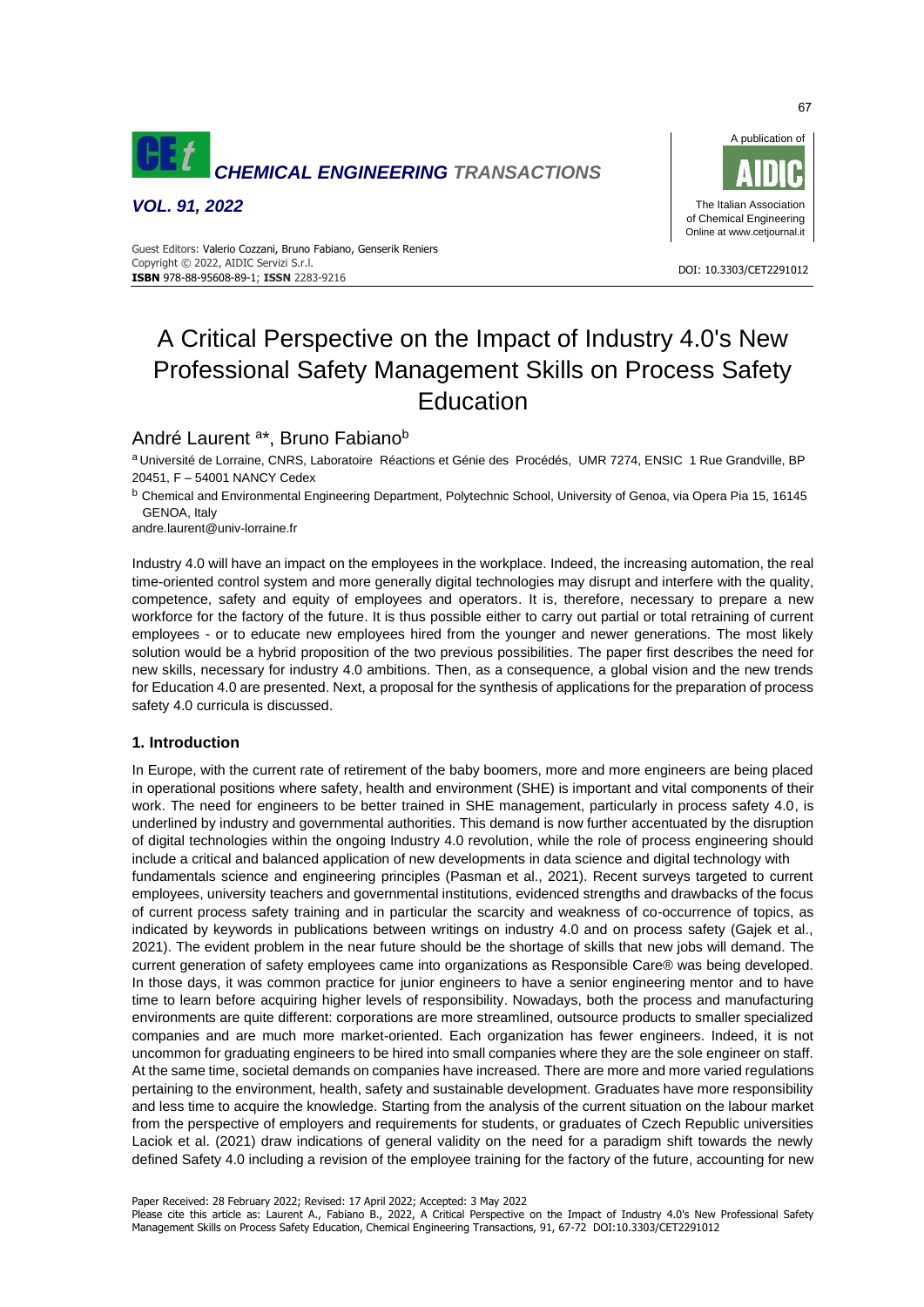technological hazards. Specifically, there is a need to reconsider the current approach towards the education and training of chemical engineering and process safety curricula and to develop new/advanced models that would be better aligned with the needs of both employers and future employees.

This article proposes to define a strategy for the development of process engineering and safety curricula for the factory of the future, by specifying the conceptual principles retained. The involvement of the different digital sectors is translated into specific requirements in the curriculum, with the collaboration of all stakeholders. The different routes for the practical implementation of the framework are respectively examined. The classical initial training route at university with the bachelor and master degrees is first commented on. The professional route with the on-job training and continuous professional learning is also examined Some practical examples illustrating the approach are given. The final aim of this perspective article is to identify the skills required and to list some emerging training courses integrating digitalization in process safety and their contents.

## **2. A need for new skills, necessary for industry 4.0 ambitions**

The evident problem in the near future could not be the lack of employment, but the shortage of skills that new jobs will demand. Faced with these changing contexts, several types of skills are needed. On the one hand, those of the "data scientists", which are related to applied mathematics and algorithms. On the other hand, those of the "data engineers", which concerns data engineering.

The *data scientist* is responsible for defining the methods, exact, statistical, or constructed by machine learning, necessary to obtain the desired results as well as the relevant data for the implementation of this method. It must then build the algorithm capable of implementing this method, as well as its computer programming, if necessary programming, if necessary parallel and distributed.

The *data engineer* focuses on four main activities:

- the integration of large volumes of data from a variety of sources;
- the transformation of this data through various cleansing, normalization and enrichment processes;
- analytical processes designed by data scientists;
- and decision-making processes to produce automated periodic reports, or visualizations on demand.

The skills required for Industry 4.0 employees must contribute to higher qualifications, especially in the field of engineering and information technologies. Benasova et al. (2019) divided skills into domain-general and domain-specific skills respectively called soft and hard skills. Hard skills are a set of professional requirements as theoretical and practical knowledge. Soft skills are a contribution of interpersonal people, social and communication skills. The proposed required skills of employees 4.0 are described in Table 1.

*Table 1: Division into soft and hard skills required of Industry 4.0 (Benesova et al., 2019)*

| $\sim$ 2000 $\sim$ 0.000 $\sim$ 0.000 $\sim$ 0.000 $\sim$ 0.000 $\sim$ 0.000 $\sim$ 0.000 $\sim$ 0.000 $\sim$ 0.000 $\sim$ 0.000 $\sim$ 0.000 $\sim$ 0.000 $\sim$ 0.000 $\sim$ 0.000 $\sim$ 0.000 $\sim$ 0.000 $\sim$ 0.000 $\sim$ 0.000 $\sim$ 0.000 $\sim$ 0.000 $\$ |                          |  |  |
|------------------------------------------------------------------------------------------------------------------------------------------------------------------------------------------------------------------------------------------------------------------------|--------------------------|--|--|
| Hard skills                                                                                                                                                                                                                                                            | Soft skills              |  |  |
| Language knowledge                                                                                                                                                                                                                                                     | Communication skills     |  |  |
| Degrees, apprenticeships, certificates with                                                                                                                                                                                                                            | Flexibility              |  |  |
| technical or information focus                                                                                                                                                                                                                                         |                          |  |  |
| Machine operation                                                                                                                                                                                                                                                      | Self-discipline          |  |  |
| Programming language                                                                                                                                                                                                                                                   | People management        |  |  |
| Software knowledge                                                                                                                                                                                                                                                     | Time management          |  |  |
| Cybersecurity knowledge                                                                                                                                                                                                                                                | Emotional intelligence   |  |  |
| Knowledge of data analysis                                                                                                                                                                                                                                             | Critical thinking        |  |  |
| Cloud computing                                                                                                                                                                                                                                                        | Creativity               |  |  |
| Knowledge of artificial intelligence                                                                                                                                                                                                                                   | Coordination with others |  |  |
| Knowledge of processes                                                                                                                                                                                                                                                 | Complex problem solving  |  |  |

Benesova et al, (2019) detailed, on the one hand, the required qualification and skills of professions of information technologies, such as informatics specialist, robot programmer, software engineer, data analyst and cybersecurity expert. In the same way, these authors described, on the other hand, the required exigencies for professionals of production, such as electronics technician, automation technician, production technician and manufacturing engineer. In the McKinsey analysis surveying 2135 executives, Ellingrud et al., (2020) evidenced those cultural and behavioural barriers are the most relevant challenges and proposed a generic scheme depicted in Fig. 1, to promote the transformation of current functions into new roles and skills in the analytical and digital fields. For example, in operational management, production and technology managers should be made aware of new technologies here internally. On the other hand, in a manufacturing unit, the central maintenance team could evolve into several different functions. If the skill combination, which the company needs for future roles, is well defined, Figure 1 enables these requirements to be compared with the skills available in its current workforce. It is then possible to plan how staff can be redeployed over time and identify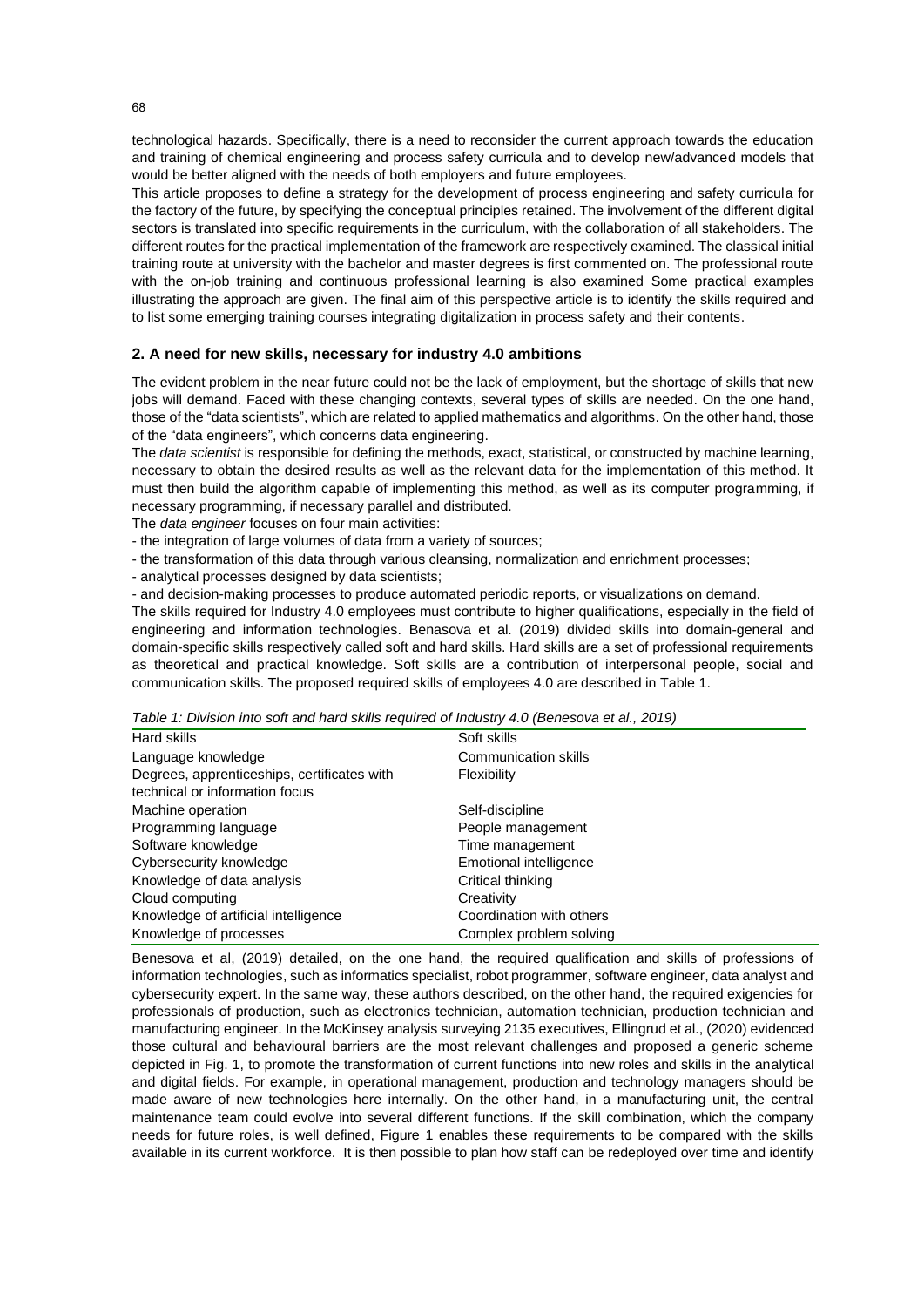gaps that need to be filled to meet the needs of existing and new roles. During the planning phase, the company should also assess potential factors that may disrupt the reskilling project. The role of the existing human resource and training infrastructure is critical. But the willingness of the workforce to accept change should not be overlooked.



*Figure 1: Creating the right talent pool for a digital and analytics transformation combines in-house capability building and hiring for specific roles (Ellingrud et al., 2020).*

#### **3. Vision and new trends of education 4.0**

The vision of Education 4.0 should broadly include and meet the following elements:

- respond to the needs of the fourth industrial revolution, where man and machine align to enable new possibilities;

- harness the potential of digital technologies, personalised data, open content and the new humanity of this globally-connected, technology-powered world;

- set a plan for the future of learning - lifelong learning - from children's schooling to continuous learning in the workplace, to learning to play a better role in society.

Among the many discussions, innovations and general changes in the world of learning, Fisk (2017) has identified nine distinct trends (https://youtu.be/R\_\_0TRRgtH8):

*Diverse time and place* - Students will have more opportunities to learn at different times in different places. eLearning tools facilitate opportunities for remote, self-paced learning. Classrooms will be flipped, which means the theoretical part is learned outside the classroom, whereas the practical part shall be taught face to face, interactively.

*Personalized learning.* - Students will learn with study tools that adapt to the capabilities of a student. This means above-average students shall be challenged with harder tasks and questions when a certain level is achieved. Students who experience difficulties with a subject will get the opportunity to practice more until they reach the required level. Students will be positively reinforced during their individual learning processes. This can result in positive learning experiences and will diminish the number of students losing confidence in their academic abilities. Furthermore, teachers will be able to see clearly which students need help in which areas.

*Free choice* - Though every subject that is taught aims for the same destination, the road leading towards that destination can vary per student. Alike to the personalized learning experience, students will be able to modify their learning process with tools they feel are necessary for them. Students will learn with different devices, different programs and techniques based on their own preferences.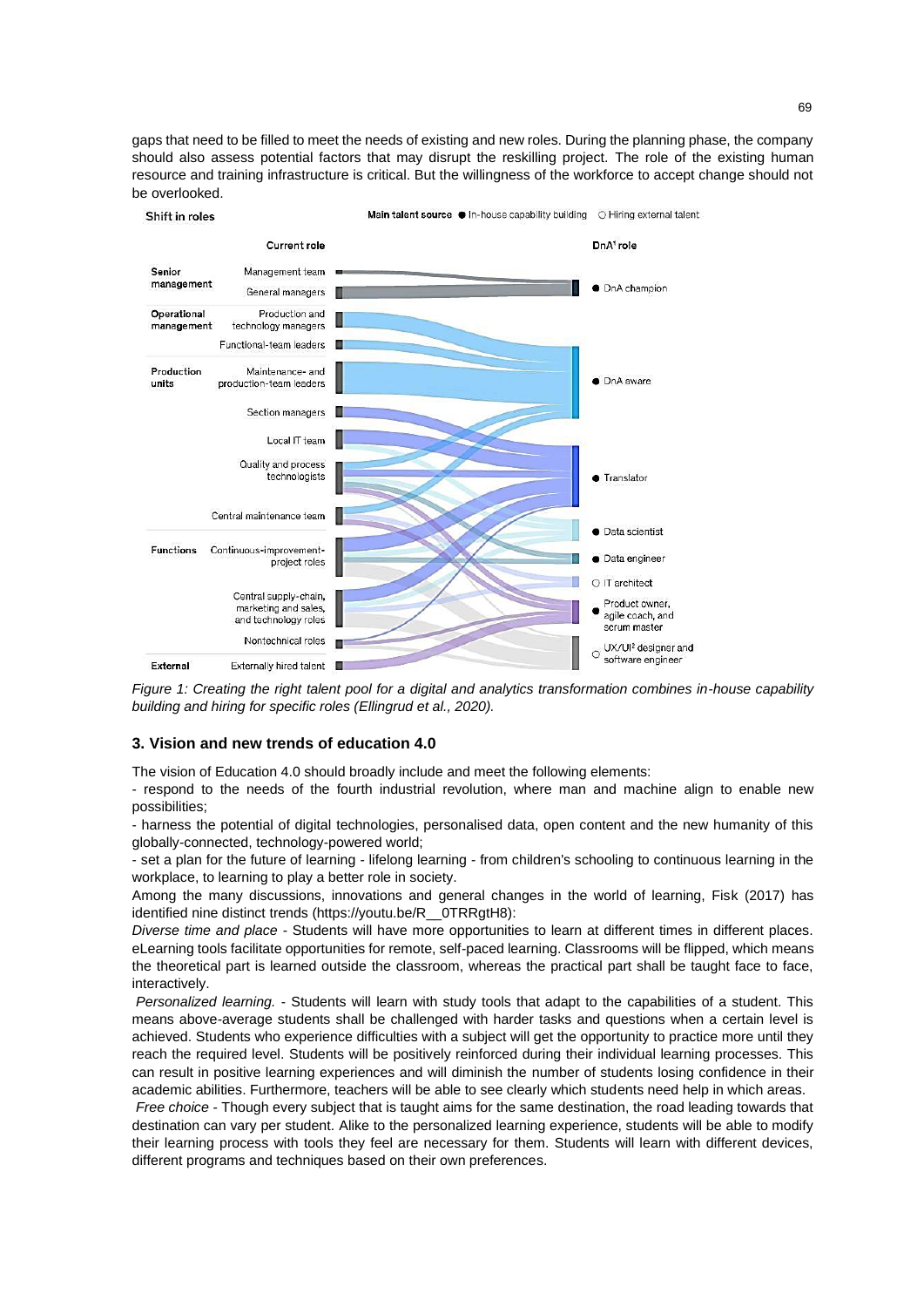*Project-based -* As careers are adapting to the future freelance economy, students of today will adapt to projectbased learning and working. This means they have to learn how to apply their skills in shorter terms to a variety of situations. Students should already get acquainted with project-based learning in high school. This is when organizational, collaborative, and time management skills can be taught as basics that every student can use in their further academic careers.

*Field experience* - Because technology can facilitate more efficiency in certain domains, curricula will make room for skills that solely require human knowledge and face-to-face interaction. Thus, experience in 'the field' will be emphasized within courses. This means curricula will create more room for students to fulfil internships, mentoring projects and collaboration projects.

*Data interpretation* - Though mathematics is considered one of three literacies, it is without a doubt that the manual part of this literacy will become irrelevant in the near future. Computers will soon take care of every statistical analysis, describe and analyze data and predict future trends. Therefore, the human interpretation of these data will become a much more important part of future curricula. Applying the theoretical knowledge to numbers, and using human reasoning to infer logic and trends from these data will become a fundamental new aspect of this literacy.

*Exams will change completel*y - As courseware platforms will assess students' capabilities at each step, measuring their competencies through Q&A might become irrelevant, or might not suffice. Many argue that exams are now designed in such a way, that students cram their materials, and forget the next day. As the factual knowledge of a student can be measured during their learning process, the application of their knowledge is best tested when they work on projects in the field.

*Student ownership* - Students will become more and more involved in forming their curricula. Maintaining a curriculum that is contemporary, up-to-date and useful is only realistic when professionals, as well as 'youngsters', are involved.

*Mentoring will become more important* - In 20 years, students will incorporate so much independence into their learning process, that mentoring will become fundamental to student success. Teachers will form a central point in the jungle of information that our students will be paving their way through.

# **4. Attempted applications to the preparation of a process safety 4.0 education**

### **4.1 Global approach**

Graham (2018), from Intelitek society, reported that the changes in industry 4.0 must have a direct impact on the way to build the education system for today's students. In order for this to change, the educational paradigms must be revisited. Transformations of the corresponding paradigms of current education are respectively: - the paradigm of the empty brain to be filled, - the requirement of basic knowledge - and the interference of the computer with thinking and learning in individual mode. The Education 4.0 learning system is based on fundamental principles of Education 4.0 such as the personalization of learning paths, formative assessment, mentoring, and the divergence and plurality of learner profiles. Education 4.0 needs to align with industry 4.0 as suggested in Table 2.

| <b>INDUSTRY</b>            | <b>EDUCATION</b>             |
|----------------------------|------------------------------|
| Flexible production line   | Tailor-made learning path    |
| On-line quality control    | Formative assessment         |
| Workers monitor automation | Teachers become mentors      |
| Custom products            | Divergence and pluralism     |
| System engineering         | Education is the goal        |
| Long-life learning         | Continuous teachers learning |

*Table 2: Aligning industry 4.0 requirements with education 4.0 (Graham, 2018)*

Regarding the application of these principles to the process safety discipline, Bohie et al (2020) have recommended guidelines for improving the effectiveness of process safety management systems in operating facilities, in particular for the development of the workforce of operators, engineers, managers and executives. Incomplete process safety knowledge and ownership across an organization can lead to inadequate prioritization and a higher level of risk-taking leading to incidents in operational facilities. A structured competency development program is required at all levels of the organization starting from shop floor operators, newly recruited engineers up to top executives. The current status of worker competency and the impacts of changing workplace dynamics need to be assessed and incorporated. Only then can effective training and continuing education programs be implemented that will meet industry requirements. The current retirement wave has resulted in reduced experience levels in the workplace in many industries. As a result, valuable knowledge on how to ensure safe operations are being lost. It should be noted that currently, process safety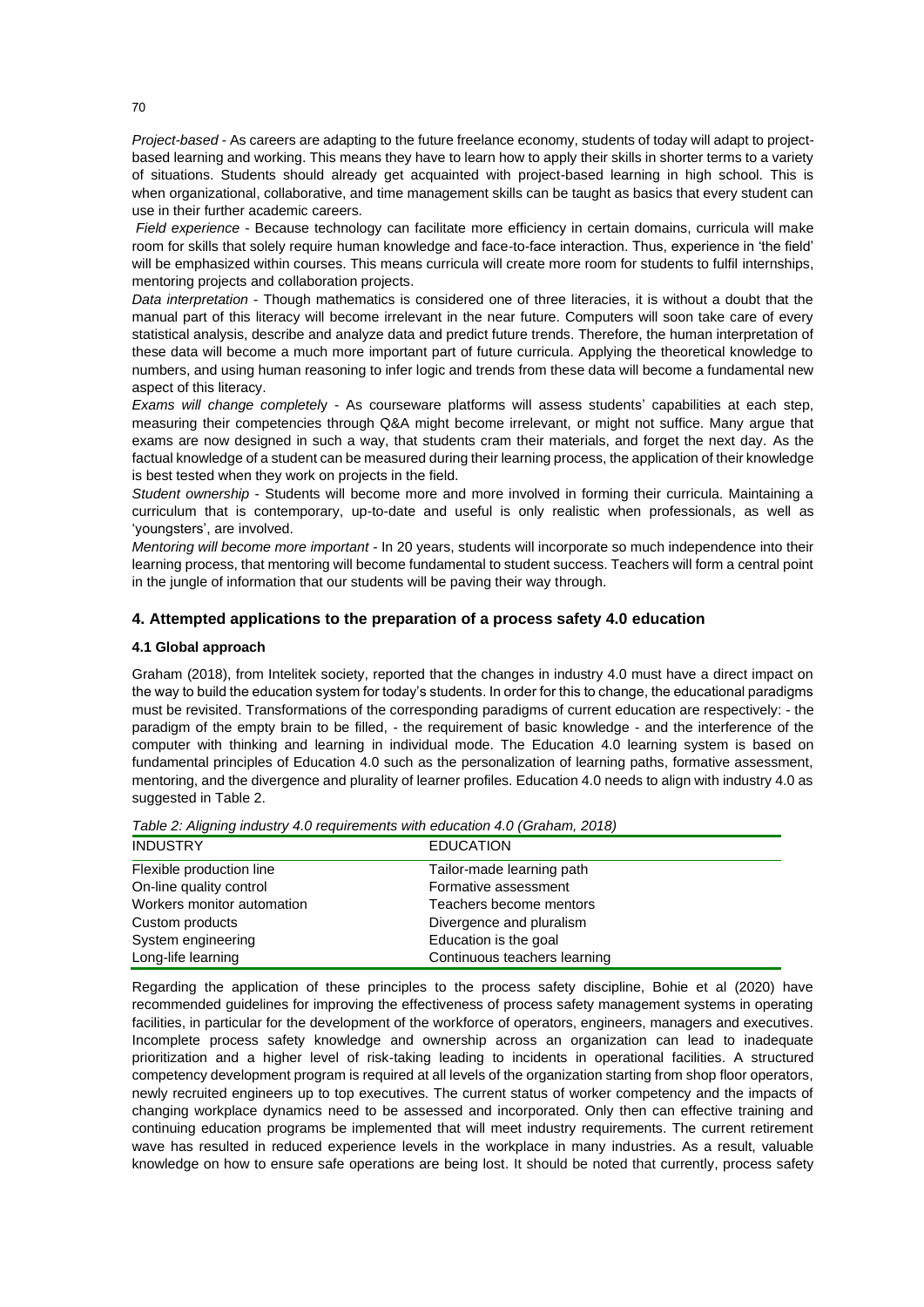courses are fully taught only in a few engineering curricula across European universities and not at technical colleges or trade schools (Kouwenhoven, 2021). A comprehensive process safety certificate program can be a valuable asset for students at both engineering and operator levels as they enter the workforce. Process safety certificate program for the two-year college program will be an important addition. This program might also be made available online for anyone wanting to improve their knowledge in process safety. Process safety responsibility must also be enhanced at all levels of technical management and this can be done effectively in several ways that support the program above. These include the following: - Incorporating active learning components in operators' training and education; - Holding Process safety workshops or boot camps for middle and senior management; - Encouraging new engineering hires to take online process safety courses and gain certification; - Holding process safety workshops for executive management not only to enhance their knowledge in process safety- but also to stress the critical importance of their support and participation in process safety program implementation; - Implement a risk-based decision-making training program. Such training would encompass risk-based decision management with the goal to provide guidance to improve the outcome of the critical technical decisions they will be faced with in the future. Companies can collaborate with institutes or centres that provide an array of courses for continuing education and professional development in the field of process safety and risk management to improve the core process safety knowledge of engineers working in different fields in the industry.

#### **4.2 Examples of application**

The review of the open literature identifies several publications on requirements and qualifications for education 4.0. For example, Benesova and Tupa (2017) and Benesova et al., (2018) described quantitatively the Bachelor's study program "Process management of industry 4.0". Haron (2018) discussed the challenge of education in the area of industrial revolution 4.0. Komenda et al., (2019) presented a practical approach to teaching digitalization strategies in cyber-physical production systems. Duever (2019) adjusted several approaches for teaching data science in the chemical engineering program. Laciok et al., (2020) reported the experimental implementation of virtual reality into the area of teaching occupational safety for industry 4.0. Jamiesen et al., (2020) developed an integrative framework to structure a case study approach for investigating chemical process safety. Bonfield et al., (2020) validated teaching and learning in the digital age with four case studies with different scenarios tested in three different universities (Australia, UK and Singapore). One of the best full-length papers relating to process safety concerns in process system digitalization was recently published by Khan et al., (2021). These authors have first listed, commented and discussed the detailed chemical engineering undergraduate courses (4 years) taught at six selected universities (Canada, USA, UK, Malaysia, Republic of South Africa). By considering that Industry 4.0 offers the opportunity to integrate and leverage current technologies and modelling approaches to improve process safety, Khan et al., (2021) have then designed a comprehensive educational content project, based on the respective four areas of learning as abnormal situation management – process automation and control – process reliability – process safety and asset integrity. They suggest, for each area, the different main topics and detailed subtopics to address process safety concerns with respect to process system digitalization. Table 3 illustrates here an oversimplification of the original presentation recapitulating only the subject areas and the main topics. The detailed subtopics are listed in Khan et al., (2021).

# **5. Conclusions**

To meet the immediate needs and future evolution of Industry 4.0, it is imperative to create new occupations and to retrain some of the functions occupied by current employees. The priority for creation lies in the jobs of data scientists and data engineers. The partial or complete conversion of certain current functions implies, in the short term, ensuring at least a comprehensible and constructive dialogue with specialists in digital technologies and artificial intelligence. In the professions of chemical engineering, process engineering and process safety, there is a need to gradually retrain generations of employees with professional experience through short upgrades, for example in the use of digital twins, without forgetting the impact of their natural reluctance to change. The new generations of future young employees, already familiar with the IoT, should graduate from various mixed hybrid courses, whose pedagogical syllabus should be inspired by the content of Table 3. The elective approach is often an effective way of introducing new elements and gradually reconfiguring the syllabus. The paper advocates that appropriate degree courses of chemical engineering and process safety should include the study of the new constraint of digitalization 4.0 through an integrated approach. The conclusions of the paper should be of interest to those who manage existing academic curricula and to those planning a new integrated digitalization syllabus. It is the responsibility of all stakeholders in the University, Industry and learning apprentice centres to promote this approach to designing for a new modern safety engineering program.